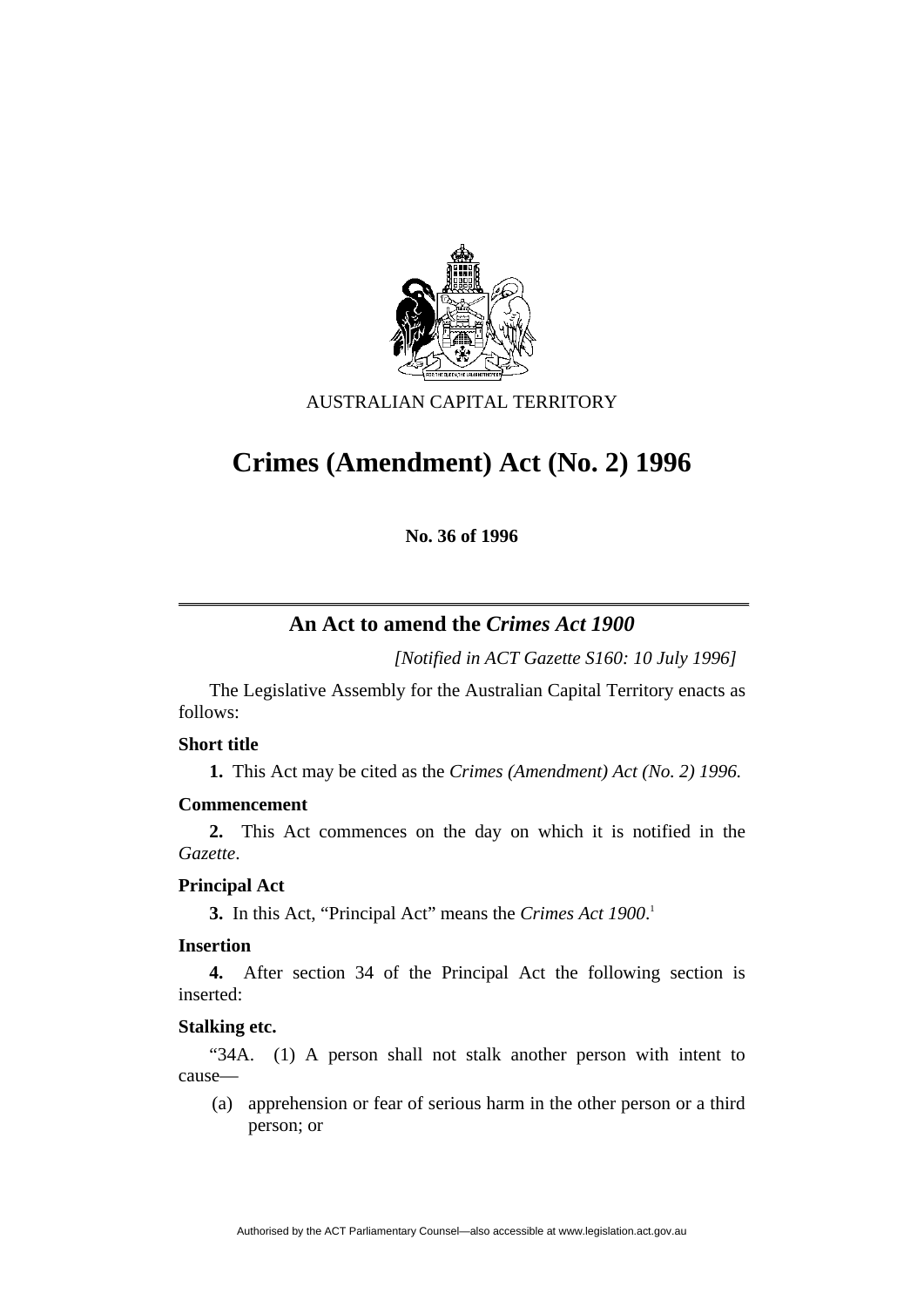(b) serious harm to the other person or a third person.

Penalty:

- (a) where—
	- (i) the offence involved a contravention of an injunction or other order made by a court; or
	- (ii) the offender was in possession of an offensive weapon;

imprisonment for 5 years; and

(b) in any other case—imprisonment for 2 years.

"(2) For the purposes of subsection  $(1)$ , a person shall be taken to stalk another person if, on at least 2 occasions, he or she—

- (a) follows or approaches the other person;
- (b) loiters near, watches, approaches or enters a place where the other person resides, works or visits;
- (c) keeps the other person under surveillance;
- (d) interferes with property in the possession of the other person;
- (e) gives or sends offensive material to the other person or leaves offensive material where it is likely to be found by, given to or brought to the attention of, the other person;
- (f) telephones or otherwise contacts the other person;
- (g) acts covertly in a manner that could reasonably be expected to arouse apprehension or fear in the other person; or
- (h) engages in conduct amounting to intimidation, harassment or molestation of the other person.

"(3) In a prosecution for an offence under subsection (1), it is not necessary to prove that the person stalked or a third person, as the case may be, apprehended or feared serious harm.

"(4) In this section—

'harm' means physical harm, harm to mental health, or disease, whether permanent or temporary;

'harm to mental health' includes psychological harm;

'physical harm' includes unconsciousness, pain, disfigurement and any physical contact that might reasonably be objected to in the circumstances, whether or not there was an awareness of that contact at the time.".